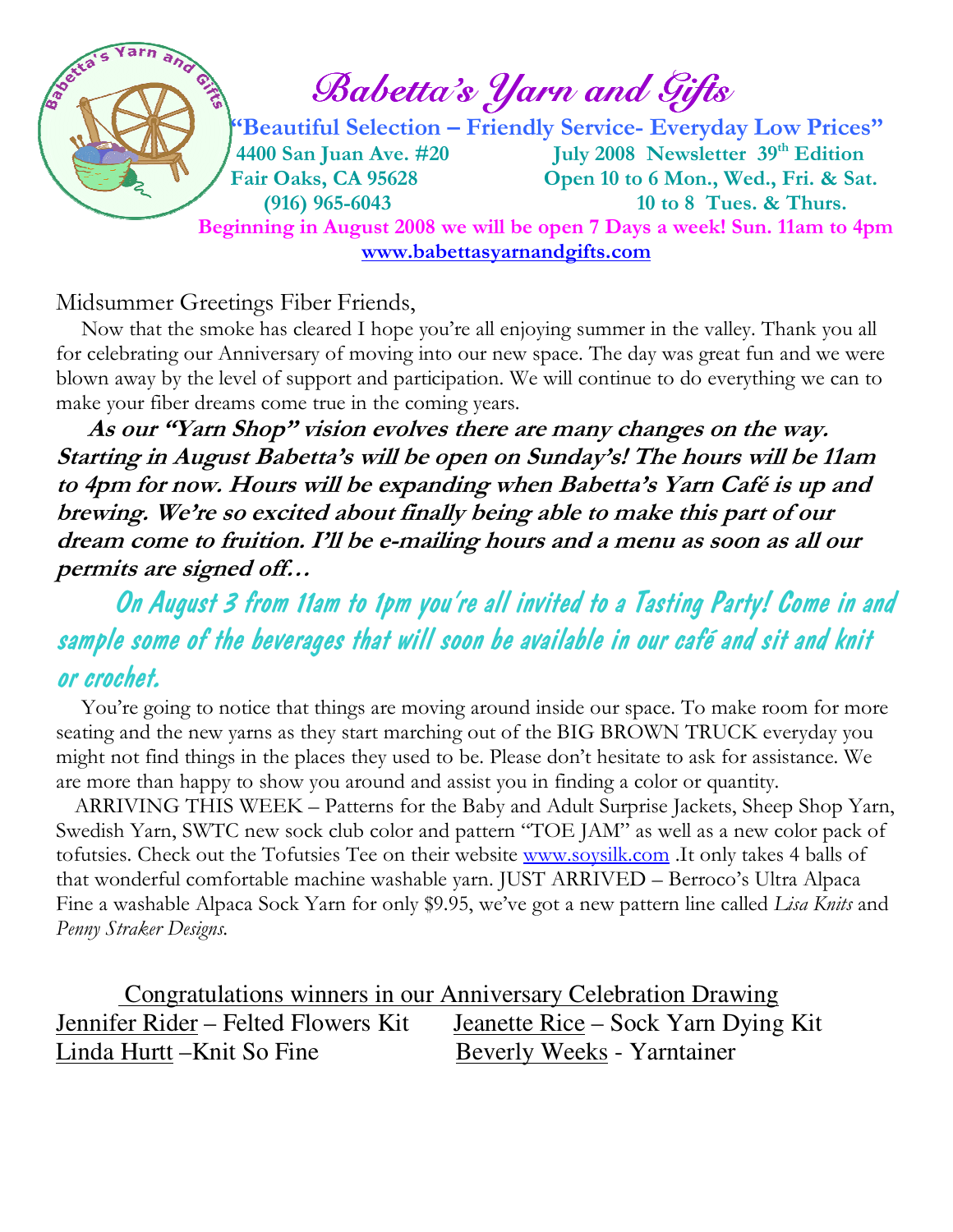## Classes for August 2008 at Babetta's

 In our project classes you can learn to knit anything from scarves to socks to felted purses to lace shawls to hats to sweaters. Pick your project and join in the fun. Our knitters inspire each other to try new things by sharing ideas and showing off their latest creation. Sign up for one of our classes and you will receive a coupon for %10 off your next purchase. If our class times aren't convenient we also offer private lessons in Knitting, Crochet, Spinning and Weaving by appointment.

\*Pre-registration is required as class sizes are limited. Please choose your dates carefully. Because of scheduling conflicts and complications, make-up classes will only be allowed under special circumstances and individual consideration.

**Tuesdays Aug. 5, 12 & 19**  Knitting Project 6pm – 7:30pm fee \$40

**Wednesdays Aug. 6, 13 & 20**  Knitting Project 1pm – 2:30pm fee \$40 Knitting Project 3:00pm- 4:30pm fee \$40 Crochet 5:30pm – 7pm fee \$40

**Thursday Aug. 7, 14 & 21**  Knitting Project 6pm – 7:30pm fee \$40

**Saturdays Aug. 9, 16 & 23**  Knitting Project 2pm – 3:30pm fee \$40 Knitting Project 4pm – 5:30pm fee \$40

Private Lessons Knitting or Crochet \$15 an hour and Group Knitting or Crochet Private lessons \$10 an hour per person. Spinning or weaving \$20 an hour and group rates are \$15 an hour per person.

Meeting date for the Great American Aran Afghan Knit-a-Long August 18<sup>th</sup> 1pm-3pm or 6pm-8pm

Come sit and knit with our knitting group on the 1<sup>st</sup>  $\&$  3<sup>rd</sup> Sat. every month. August dates are the 2  $\&$  16

Join the Fair Oaks Madhatters Knitting Group Meeting Date at Babetta's The second Thursday of every month from  $10am - 12$  upcoming date August  $14<sup>th</sup>$ 

New Hours!

BEGINNING IN AUGUST 2008 BAbetta's will be open 7 Days a Week Monday, Wednesday, Friday & Saturday 10am to 6pm Tuesday & Thursday 10am to 8pm Sundays 11am to 4pm Coming soon - Babetta's Yarn Café Serving Coffee, Espresso Drinks, Teas, Italian Sodas, Juice, Boba Teas, Smoothies and Baked Goods.